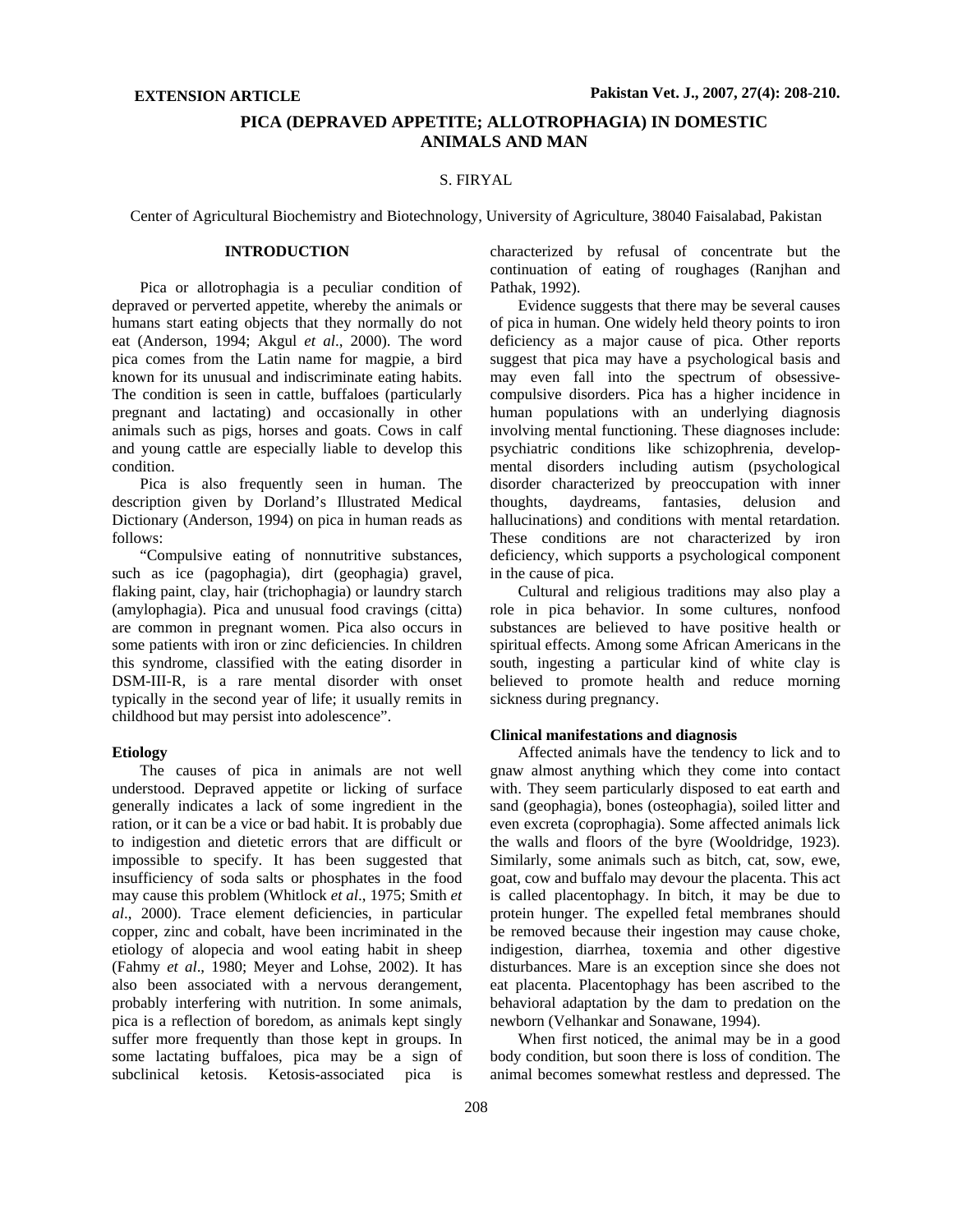appetite for normal foods is very capricious. The animals may almost at any time eat the abnormal substances and may also lick the clothes of the attendants, and gnaw at the fixed objects to which they may be attached, such as the manger, partition, etc. Goat and sheep tethered to the trees may start peeling the bark of the trees by nibbling with their teeth. Later, the animal becomes quite thin and wasted and shows various symptoms of indigestion, such as intermittent tympany, irregular bowels and partially suspended rumination. The feces become more or less dry and firm, although occasionally may be diarrheic and offensive in odor. The mucous membranes become pale and the skin becomes harsh and shaggy in appearance. The affected animal progresses towards hide-bound. When phosphorus deficiency is the underlying cause, the affected animals not only have a depraved appetite, but also fail to breed regularly, and their milk production is markedly decreased. In young animals, growth and development are slow and the animal becomes emaciated and fails to reach normal adult size. If untreated, the animal may die from malnutrition and exhaustion, after a varying period that may extend over months. Depraved appetite often precedes osteomalacia in cattle, in which the bones become brittle and easily fractured. Osteophagia may predispose the animals to botulism (Radostists *et al*., 2007).

As pointed out earlier, the causes of pica are often difficult to identify. Licking surfaces generally means a lack of salt (sodium chloride), phosphorus, fiber, water or minerals. Licking skin is often a manifestation of a lack of salt. Chewing dirt or on partitions and gates can be reflection of a lack of natural fiber in the ration. The lack of fiber always creates an acidosis and the desire to find a "tickle" factor.

Because the eating behaviours of pica are not usually detected or reported in human, it is the complications of the behaviors that bring it to attention. Complications vary, depending on the type of pica. Geophagia has potential side effects that most commonly affect the intestine and bowel. Complications can include: constipation, cramping, pain, obstruction caused by formation of an indigestible mass, perforation from sharp objects like rocks or gravel, and contamination and infection from soildwelling parasites. Amylophagia usually involves the consumption of cornstarch and, less frequently, laundry starch. The high carloric content of starch can cause excessive weight gain, while at the same time leading to malnutrition, as starch contributes "empty" calories lacking vitamins and minerals. Amylophagia during pregnancy can mimic gestational diabetes in its presentation and even in its potential harmful effects on the fetus. Pica involving the ingestion of substances

such as lead-based paint or paper containing mercury can cause symptoms of toxic poisoning. Compulsive consumption of even a seemingly harmless substance like ice (pagophagia) can have negative side effects, including decreased absorption of nutrients in the gut (Dugan, 2006).

### **Treatment and control**

For treatment, where possible, pasture should be changed. If housed, the affected animal should be moved to another shed. Complete change of environment is often necessary. Deworming should be done if a dewormer has not been given within the past 3 weeks. Then, administer a purgative, followed by alkalies and bitter tonics. The following mixture is particularly serviceable (Wooldridge, 1923):

| Carbonate of iron                                              | $= 120$ gms |
|----------------------------------------------------------------|-------------|
| Finely ground bone meal                                        | $= 500$ gms |
| Powdered gentian (Gentiana in vernacular) = $140 \text{ gms}$  |             |
| Common salt                                                    | $= 240$ gms |
| Powdered fenugreek (Maithee in vernacular) = $140 \text{ gms}$ |             |

These are mixed, and a heaped tablespoonful is given three times a day. In addition, it is recommended that three tablespoonfuls of powdered charcoal be mixed with the food, which must be generous and nutritious. Provision of a lump of rock salt in the feeding-trough is also useful. Successful results have also been recorded from the hypodermic injection of apomorphine daily for several consecutive days. This drug is however, no longer available. To keep the problem under control, the farmers should be advised to supplement the ration with a balanced mineral-vitamin mixture on regular basis. Regular availability of clean drinking water must be ensured when licking is observed. Hay alongwith phosphorus rich food such as wheat and wheat bran, cottonseed meal, peanut meal etc. should be provided (Udall, 1954).

Treatment of pica in human, as in animals, depends on the cause and type of pica. Conventional medical treatment may be appropriate in certain situations. For example, supplementation with iron-containing vitamins has been shown to subside craving in some iron-deficient patients. Medical complications and health threats, including high lead levels, bowel perforation or intestinal obstruction, will require additional medical management, beyond addressing the underlying issue of pica. Because most cases of pica do not have an obvious medical cause, treatment with counseling, education, and nutritional management is often more successful and more appropriate than treatment with medication. Some therapists specializing in eating disorders may have expertise in treating pica (Dugan, 2006).